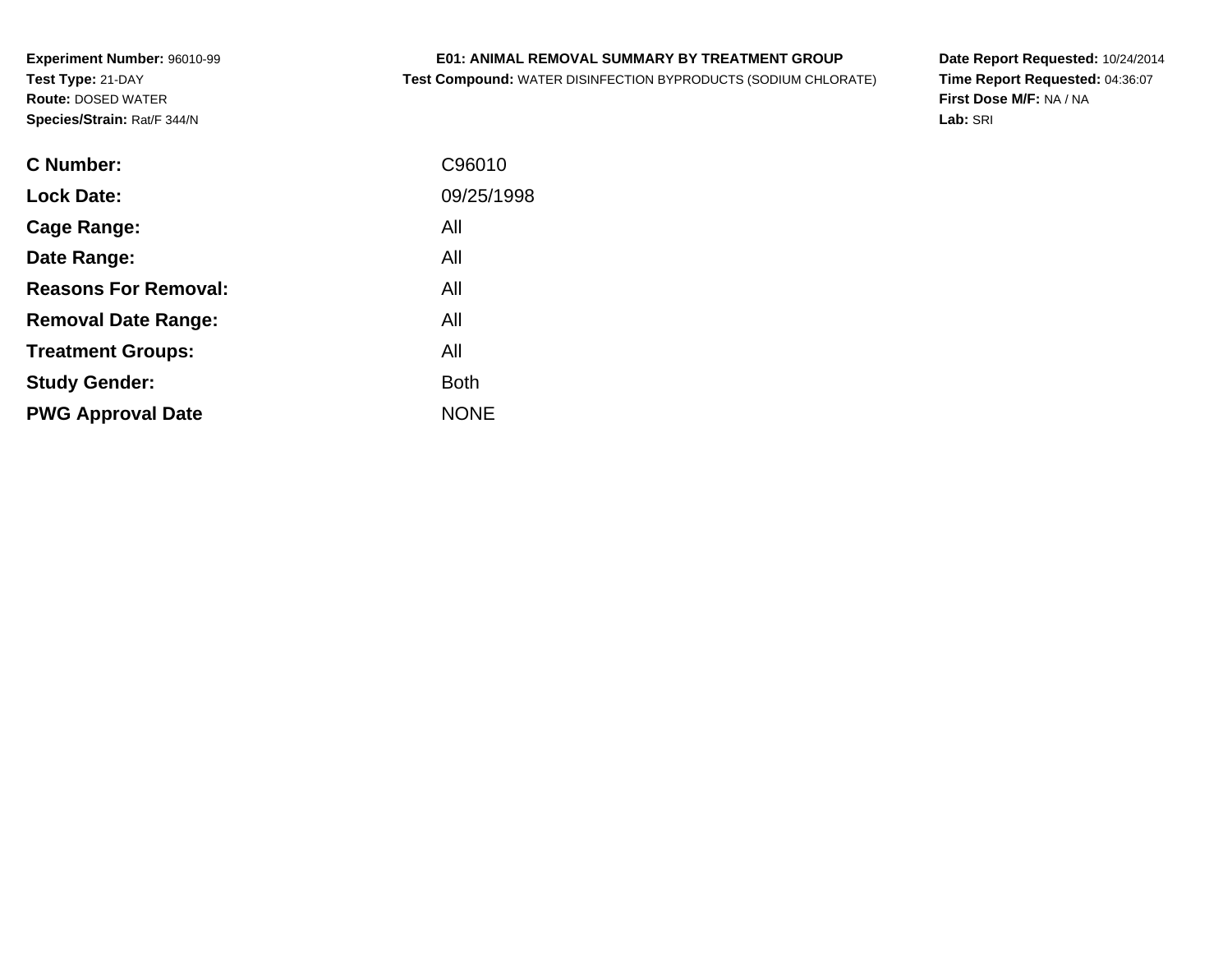# **E01: ANIMAL REMOVAL SUMMARY BY TREATMENT GROUP**

**Test Compound:** WATER DISINFECTION BYPRODUCTS (SODIUM CHLORATE)

**Date Report Requested:** 10/24/2014**Time Report Requested:** 04:36:07**First Dose M/F:** NA / NA**Lab:** SRI

**MALE**

| <b>TREATMENT</b> | Terminal<br><b>Sacrifice</b> |
|------------------|------------------------------|
| 0 MG/L           | 10                           |
| 125 MG/L         | 10                           |
| 250 MG/L         | 10                           |
| 500 MG/L         | 10                           |
| 1000MG/L         | 10                           |
| 2000MG/L         | 10                           |
| <b>TOTAL</b>     | 60                           |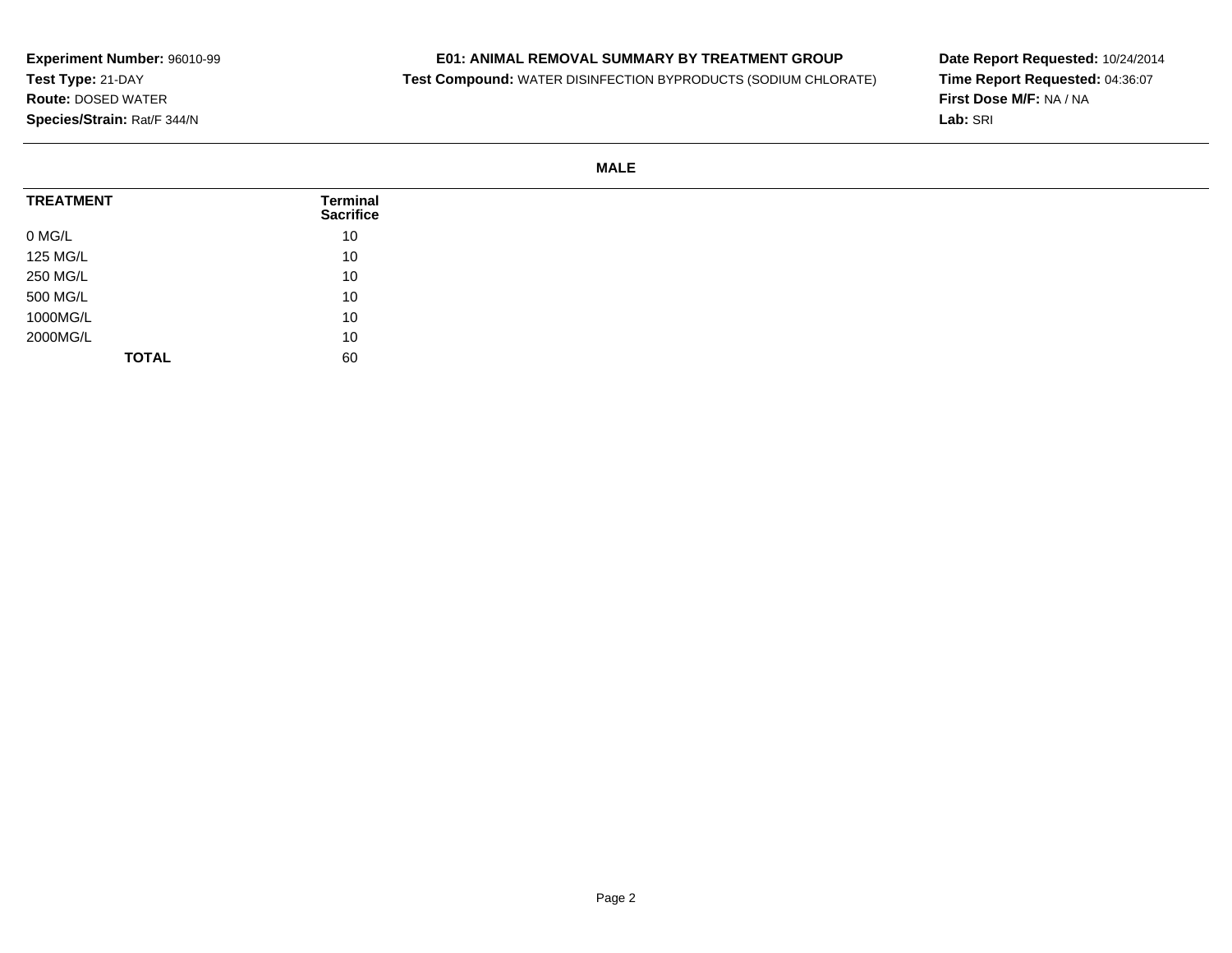# **E01: ANIMAL REMOVAL SUMMARY BY TREATMENT GROUP**

**Test Compound:** WATER DISINFECTION BYPRODUCTS (SODIUM CHLORATE)

**Date Report Requested:** 10/24/2014**Time Report Requested:** 04:36:07**First Dose M/F:** NA / NA**Lab:** SRI

\*\*\*END OF MALE DATA\*\*\*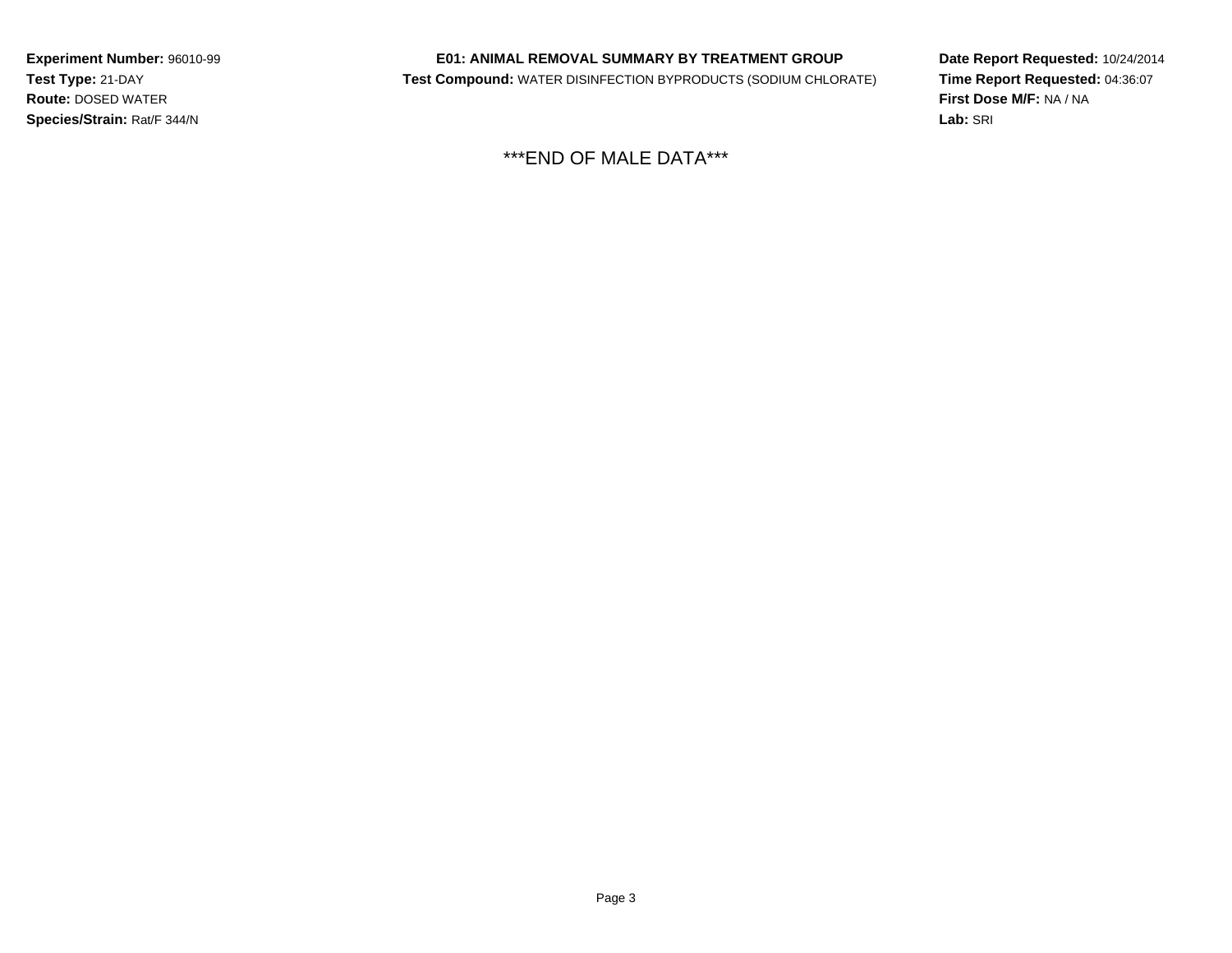#### **E01: ANIMAL REMOVAL SUMMARY BY TREATMENT GROUP**

**Test Compound:** WATER DISINFECTION BYPRODUCTS (SODIUM CHLORATE)

**Date Report Requested:** 10/24/2014**Time Report Requested:** 04:36:07**First Dose M/F:** NA / NA**Lab:** SRI

# **FEMALE**

| <b>TREATMENT</b> | <b>Terminal</b><br><b>Sacrifice</b> |
|------------------|-------------------------------------|
| 0 MG/L           | 10                                  |
| 125 MG/L         | 10                                  |
| 250 MG/L         | 10                                  |
| 500 MG/L         | 10                                  |
| 1000MG/L         | 10                                  |
| 2000MG/L         | 10                                  |
| <b>TOTAL</b>     | 60                                  |